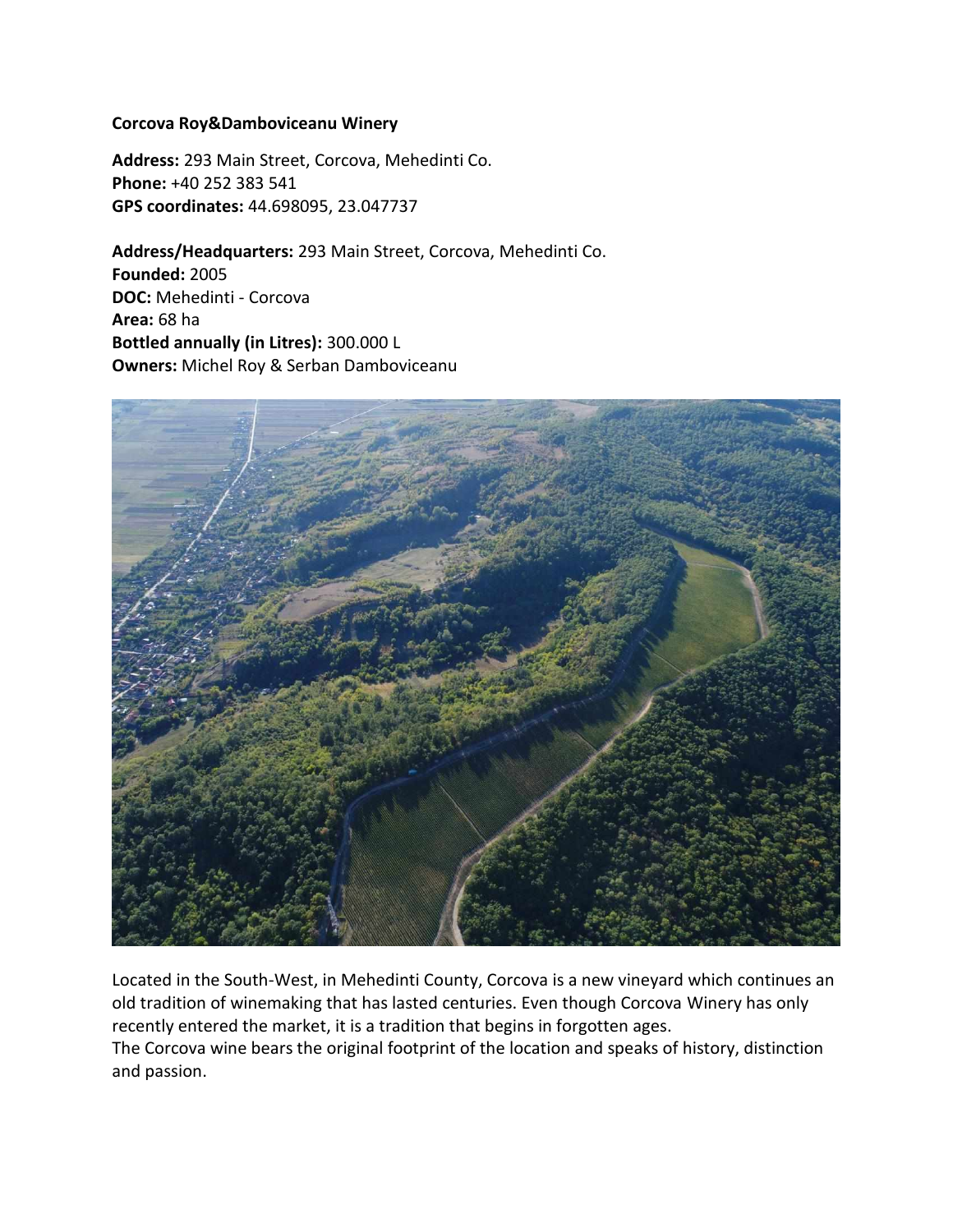The personality of the area is given by the advantageous intertwining of climate elements with the geological specificity, proper choosing of grape strains and especially the care for the winemaking process. The climate of the area is temperate - continental, with sub-Mediterranean influences. During winter moist and warm Mediterranean and oceanic air masses invade the area, thus making this season gentler. Summers are generally warm but with chilly nights due to the proximity to forests and mountains.Corcova wines are special and have that "gout du terroir", owing to the fact that all the necessary elements meet in the same place: the temperate-continental climate with Mediterranean influence - warm and dry summers, gentle winters, with increased rain fall; the soil has a diverse lithological structure and is rich in minerals, specific to the Motru Piedmont. The Corcova Roy and Damvoviceanu team do a careful and responsible work here.



Since 2005, 60 ha of French grape vines have been replanted as well as others from the past (from the old estate of Bibescu ) - Cabernet Sauvignon, Merlot, Pinot Noir, Syrah, Muscat Ottonel, Chardonnay, Sauvignon Blanc, Fetească Neagră. Furthermore, the wineries that Prince Antoine Bibescu had built, were completely restored during 2008 - 2009

respecting the architectural design, and they were equipped with modern technology which allows the reaching of European standards and a high-level processing of the grapes.

## **History**

Viticulture was probably practiced in this area during the Dacians, being an inhabited area and not far from the capital of Sarmizegetusa. Documentary, the vineyard is recognized from the 16TH century. By an act of 1 July 1594, Mihai Viteazu gives two vineyards in Corcova to Necula (a Noble), and by another, from 8 July 1596, gives Radu, some other vineyards in Jirov, Cernaia, Cotoroaia and Valea Bună.

Corcova, owned by Bibescu family , met its glory days at the end of the 19th century and in the first half of the 20th century. Prince Anton Bibescu hired a young French agronomist to deal with the vineyard, Aristoteles Sauget. He, followed by his sons, made Corcova a heaven, and most notably, invented Corcovine and corcosail, breathtaking couplings based on Cabernet. None of the technologies of the IAS in the communist era, some even the meritors, failed to rebuild them.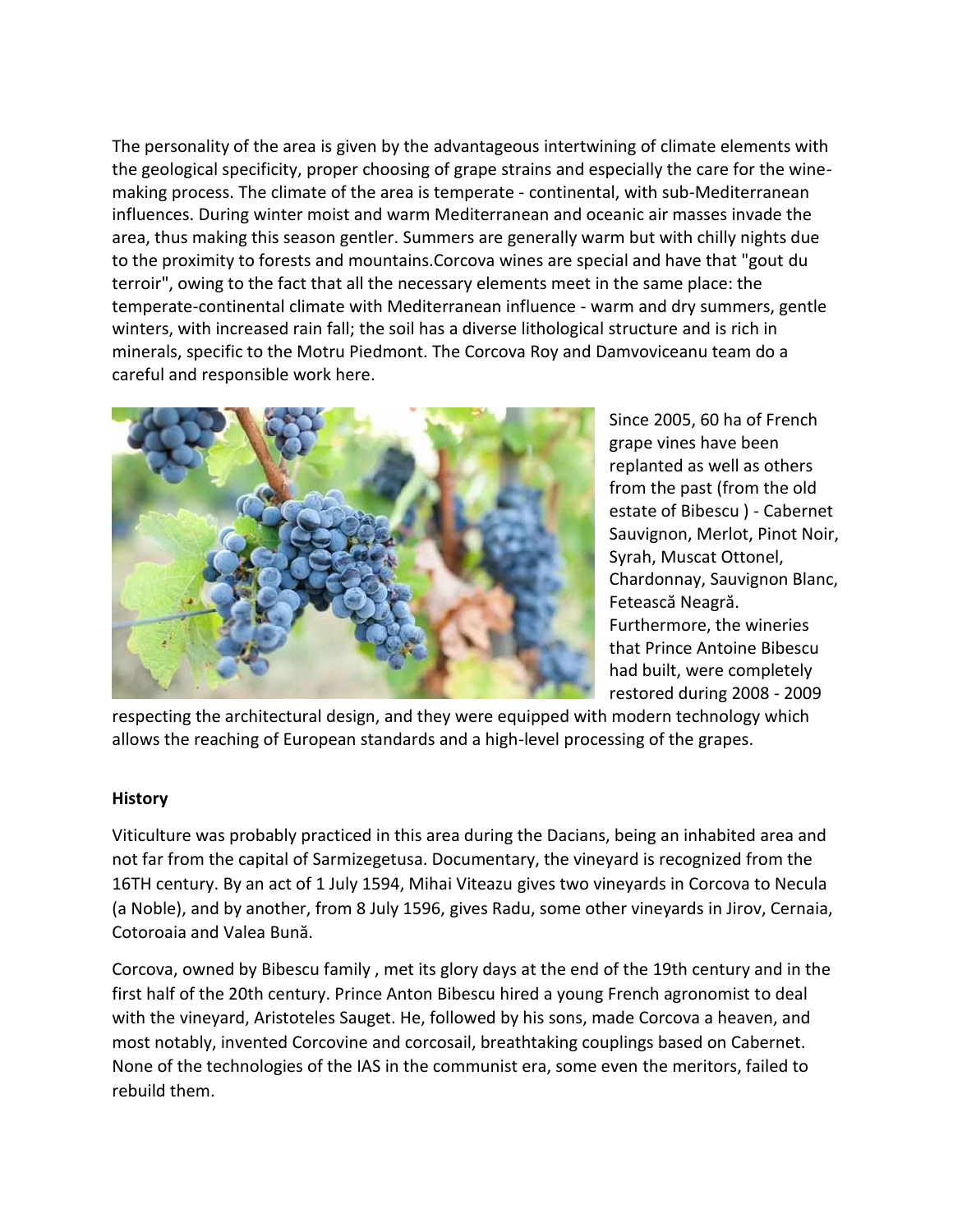Corcova was the favorite holiday party for Anton Bibescu and Martha Bibescu, as well as for some of their famous friends.

Marcel Proust wrote: *Dear names, like that of Corcova, were so familiar and close to me as* Senlis and a thousand times dearest than Bonnelles, and I was shaking in one not to see them in *any communiqué, and I blamed myself for not knowing enough and others that you must You love them and who are perhaps known by memories...*

## **Sightseeing**

Visiting typical constructions called "CULE" in the surroundings of Motru municipality: Some very interesting things to see.

A culă (plural: cule; from Turkish kule "tower, turret") is a semi-fortified building found in the Oltenia region of Romania with a number of examples located in the historical province of Muntenia. They were originally built as homes for the ruling Boyar class to defend against incursions by Ottoman troops during the Ottoman– Habsburg wars or against violent raids by rebels from the south of the Danube during the eighteenth century (e.g. Osman Pazvantoğlu). Similar constructions exist throughout the Balcans, see Tower houses in the Balkans.

Cula Glogoveanu (Construction year-around 1800) 6 km from Motru in the municipality of Glogova;

Cula Cutui (Year of construction – around 1815) 10 km from Motru in the municipality of Brosteni;

Cula from Ercea village, Cazanesti, at the halfway distance between Dr. Turnu Severin – Motru;

Cula Siacu from Slivilesti municipality (year of construction – around 1818), south of Motru municipality.



**Winemaker - Laurent Pfeffer**